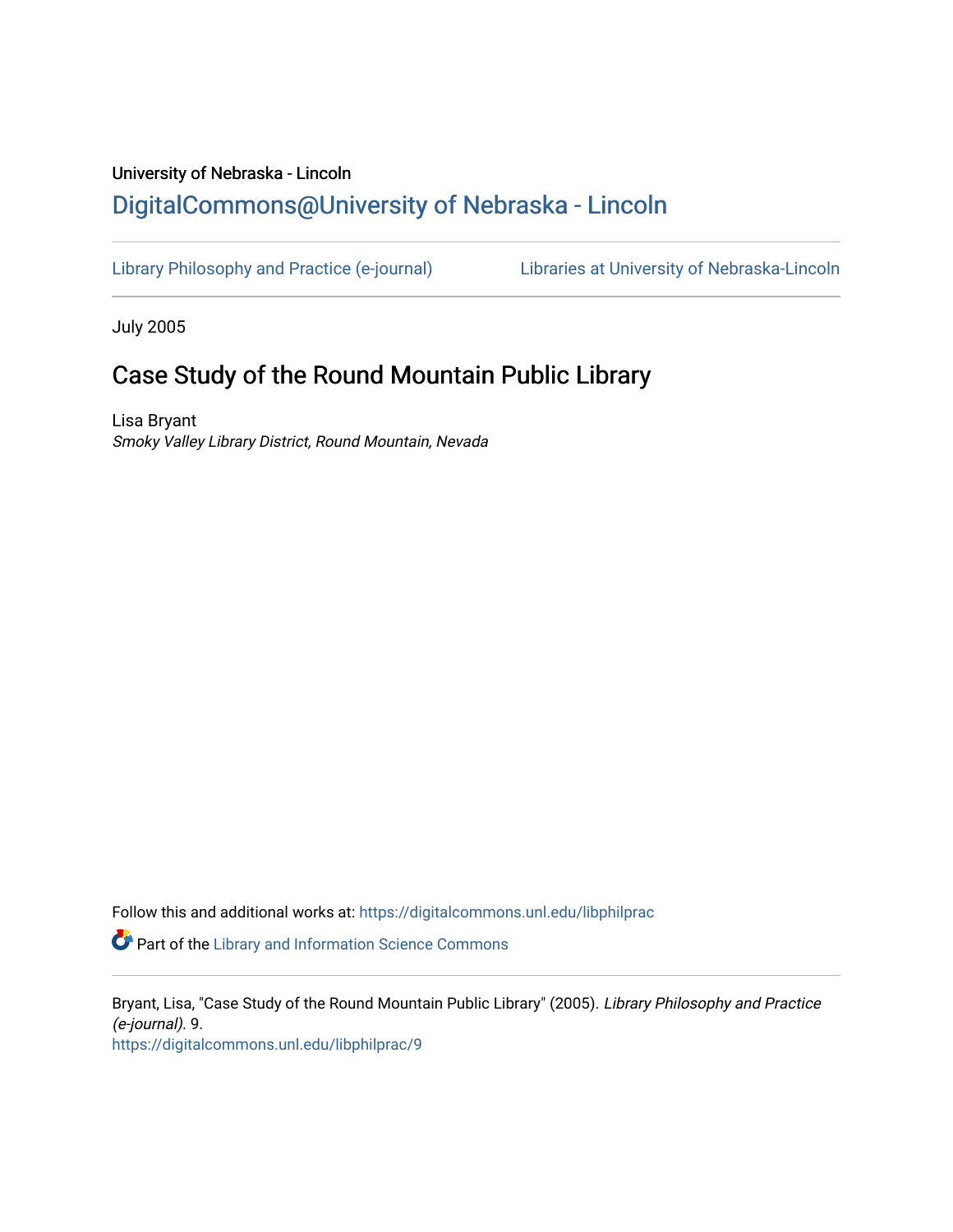*Library Philosophy and Practice* **Vol. 5, No. 1 (Fall 2002)**  (www.uidaho.edu/~mbolin/lppv5n1.htm) ISSN 1522-0222

## **Case Study of the Round Mountain Public Library**

*Lisa Bryant Library Director Smoky Valley Library District Round Mountain, Nevada 89045* 

## **A Brief Introduction**

In choosing my topic I wanted to do something that would serve more than my own interest in getting a grade. I chose this topic in order to put together information that could be shared, information that would serve not just my library but my community as a whole. This paper could not have been done without the cooperation of the community. I would like to thank the Board Members and the Library Director who helped me choose my topic and supplied me with the information I needed; also the residents of Smoky Valley with their fierce independence, who make this frontier community not a place to be taken lightly.

I will do my best not to bore you. I see no reason why term papers cannot be eloquent, readable, and informative.

## **A Brief History of the Community**

I will probably take the greatest pleasure in writing this first section of this paper. This is the only place it will be appropriate for me to use a descriptive voice, rather than simple, unadorned facts. It is the duty of any writer to speak for those who can not speak for themselves, and then to present that information to the reader in a way that will, hopefully, make them see what the writer has seen, feel what the writer feels; to present the information as three dimensional as possible. It is writing that employs all five senses. I feel I can personalize this brief history of this community, and this valley in which it resides, because I myself live here.

First, I will tell you plainly that in many ways this place is difficult to describe, and it is not a matter to be taken lightly. It is one of the most isolated communities in the lower forty-eight states. When people have come out from California for a visit, I notice almost at once a detectable change in them. A peculiar effect the desert has on people is that it immediately gives one the feeling of exposure. It lays bare the mind; and can bring out the best and the worst in an individual. This transformation begins when they have left the city of Fallon behind, going east on Highway 50, and travel into the empty landscape of salt flats and ever higher and higher mountain ranges and the age old ruins of those who have come before. Those who have left behind the foundations of Pony Express stations, and the lonely stone chimneys signifying where a ranch house sheltered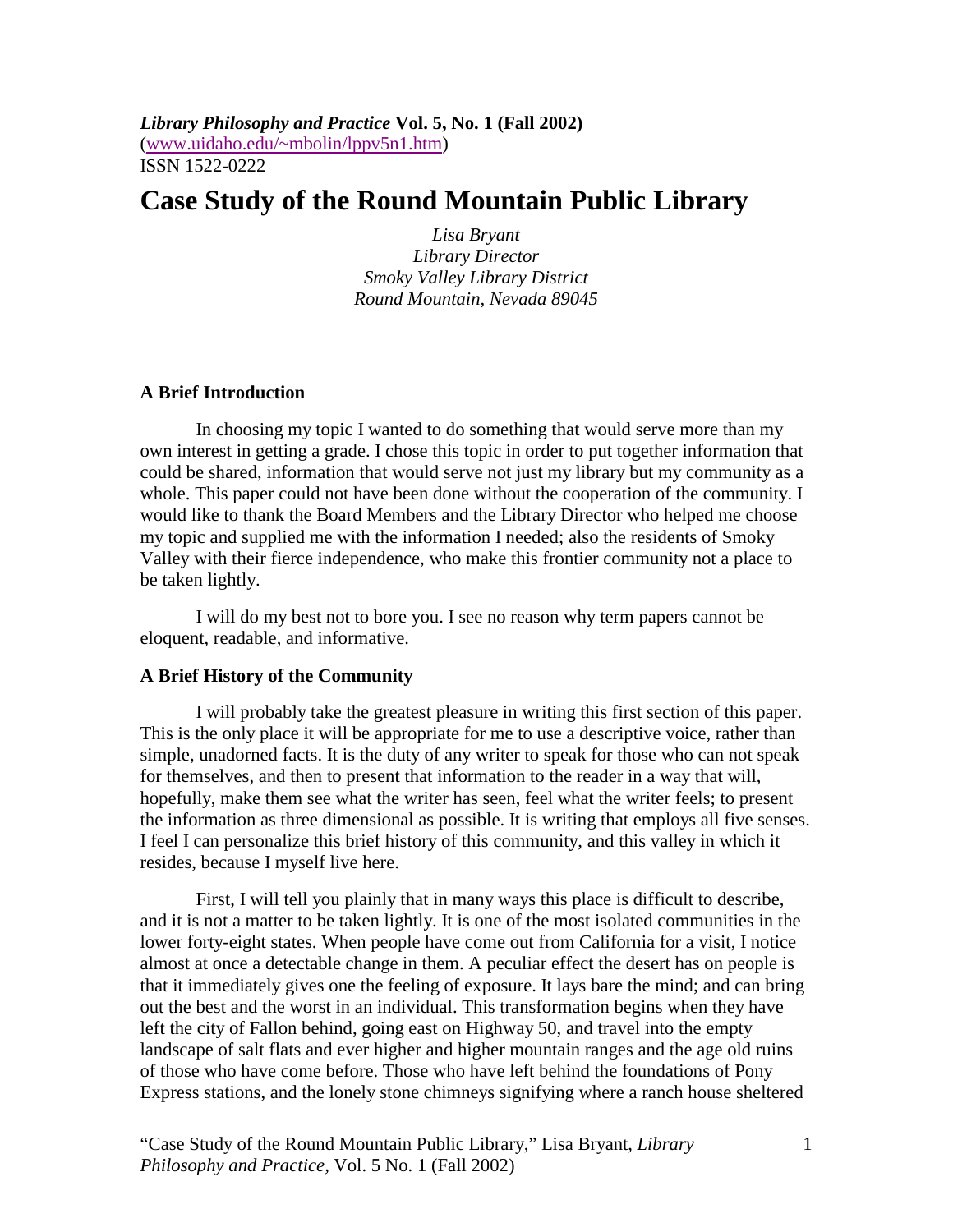a family, a dwelling place no more. And all the while there is the relentless glare of the sun, a most grand inquisitor, smiling on the land.

They pass through Austin with its picturesque old buildings, perhaps not even stopping but following the lonely, winding mountain road over the passes to where it will come out in our valley. The dominant feature in the landscape here is the mountains. We are blessed with two magnificent mountain ranges in Smoky Valley; the first snowfall of the season changes the upturned keel of the mountains to white. Having whole mountain ranges all to themselves will daunt some and the very loneliness of the place embodies the casting off of earthly attachments, which is the essence of any journey. Upon arriving at my house they will usually say one of two things. Either, "how can you stand it here?" Or, "I bet you really love it here." I laugh and say, "If you ever find that you have come to the edge of the world, just look around, my house is close by."

When you have come to the junction of highway 376 and head south down the Big Smoky Valley, you will drive for about sixty miles when you will notice a community. That would be Carver's, and further on is Round Mountain and the subdivision of Hadley, the subject of our profile and the location of the library. If you look to the eastern mountain range you will see the mine. The tailings are very neatly groomed and resemble the Pharaoh's half-finished pyramids, although more rudely formed. In the subdivision on the valley floor the wind is a predominant feature. It blows most days. However, it is not a gentle breeze. It attacks the town like a personal enemy, stressing buildings past their limits as it meticulously counts out every tumbleweed and grain of sand.

## **Terrain That Gave Us Gold**

I hope you have a clear picture in your mind's eye of what the landscape is like in Smoky Valley. And now we will go on to the terrain. It has been said that gold is where you find it, it has also been said that if the earth were made of gold men would dig for dirt. Probably, both phrases carry their own truths. Geology is what this terrain is all about, and it is exactly for this reason that the community of Round Mountain is here. It is the geology of gold.

About 850 million years ago, heat rising from the interior caused the North American continent containing what is now the state of Nevada to split on a north-south line somewhere near the middle of the state, along a line roughly connecting Tonopah and Elko. The western part of the continent was sheared off and moved west-northwest, and the remaining western part eventually ended up, although there is some debate about this, in Siberia. A new continental margin lay on a line that stretched approximately from Wells, through Tonopah. (1) All this activity over the eons created a period of volcanism during which the terrain was formed that allowed the process for the formation of gold deposits. In the Round Mountain region the deposits were formed in a process that depends upon hot water to concentrate gold. The presence of a hydrothermal (hot water) cell, a geological condition that enables a mineral to be concentrated, is essential for depositing gold in rock in the earth's crust. The evidence of these ancient periods is not only in the gold itself but in the now extinct volcanoes that line the valley.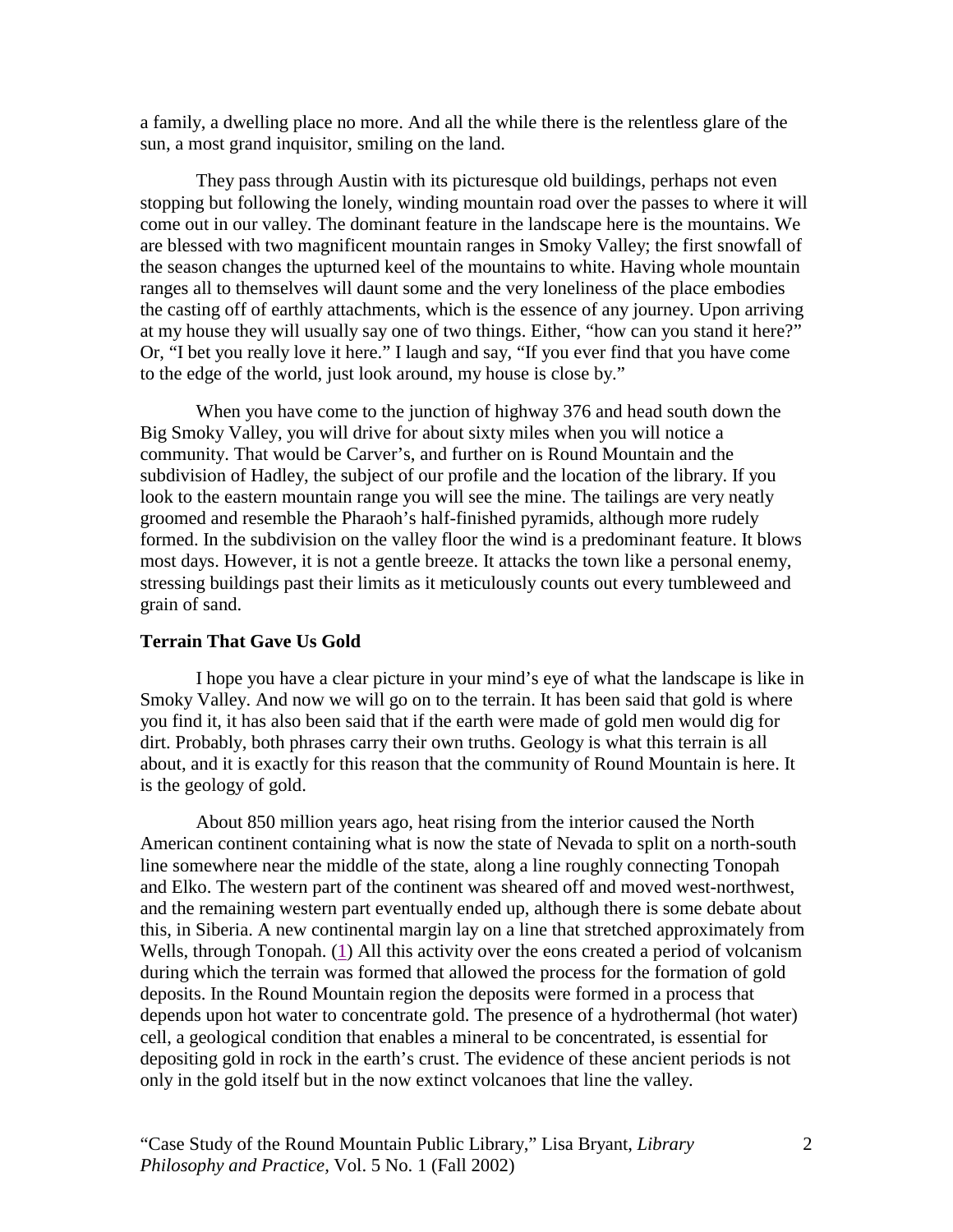## **Paleolithic Inhabitance**

Many will argue that what happened to this region millions and millions of years ago is irrelevant because no human was a present witness. What happened then is the reason why we are here now. But others came before us, and they had no interest in gold.

At the north end of the valley in the eastern Toquima Range Mountains is Toquima Cave. At the junction of US 50 and 376 is a dirt road heading east. Red, black, blue, white, and yellow aboriginal drawings, or pictographs, decorate the walls. These drawings are very primitive and look as though they are the finger paintings of little children to modern eyes. They are most certainly the ritual devices employed by huntergatherers. Smoky Valley was almost certainly a migration route for prehistoric reindeer or caribou as these animals are depicted on the cave walls and was undoubtedly the food animal for these hunters. Authorities ascertain that there are no known specific meanings attached to the particular design elements, claiming that they possess no particular message and are not a conscious art form  $(2)$  It is true that these cave paintings where not produced by a master artist on a par with Lascaux or Trois Frères, but the implications of their being there at all deserve further investigation and research. And if they are given to a mythologist rather than an archaeologist the symbolic meanings appear. These too, though more crudely formed, are temple caves, and should not be dismissed as irrelevant. As the renowned mythologist, Joseph Campbell, wrote, "A ritual act is a recognition of your dependency on the voluntary giving of this food to you by the animal who has given its life." $(3)$ 

To say the pictures have no meaning is a crass misinterpretation and underestimation of the people who put them there. I would invite any scholar of myth and prehistory who is laboring over her dissertation to come to Smoky Valley (boy, have we got something for you), and give Toquima Cave the time and research it deserves.

### **The Arrival of the Europeans**

It is claimed that Big Smoky Valley (and yes, it is spelled that way) was named by John C. Fremont because of the haze seen in the distance. Fremont and group of about ten of his men, including Kit Carson, that had divided from the main group of his expedition in order to extend their exploration, were the first European-Americans to traverse the length of the Valley from north to south. This was late in 1844.They set up a camp at Darrough Hot Springs, which is just north of Carver's.

The real settlement of this Valley did not take place until the gold and silver discoveries of the 1860s. Up until that time, Nevada was simply a place you passed through as quickly as possible on your way to California. The people coming here came from the west rather than the east. The gold in California was beginning to play out by 1859 and people were moving into western Nevada including Smoky Valley, Kingston, Millet, and Twin River in 1863. Round Mountain and Belmont in 1865. Jefferson and Northumberland in 1866. Manhattan in 1867. Tonopah to the south in 1900. And there were many more.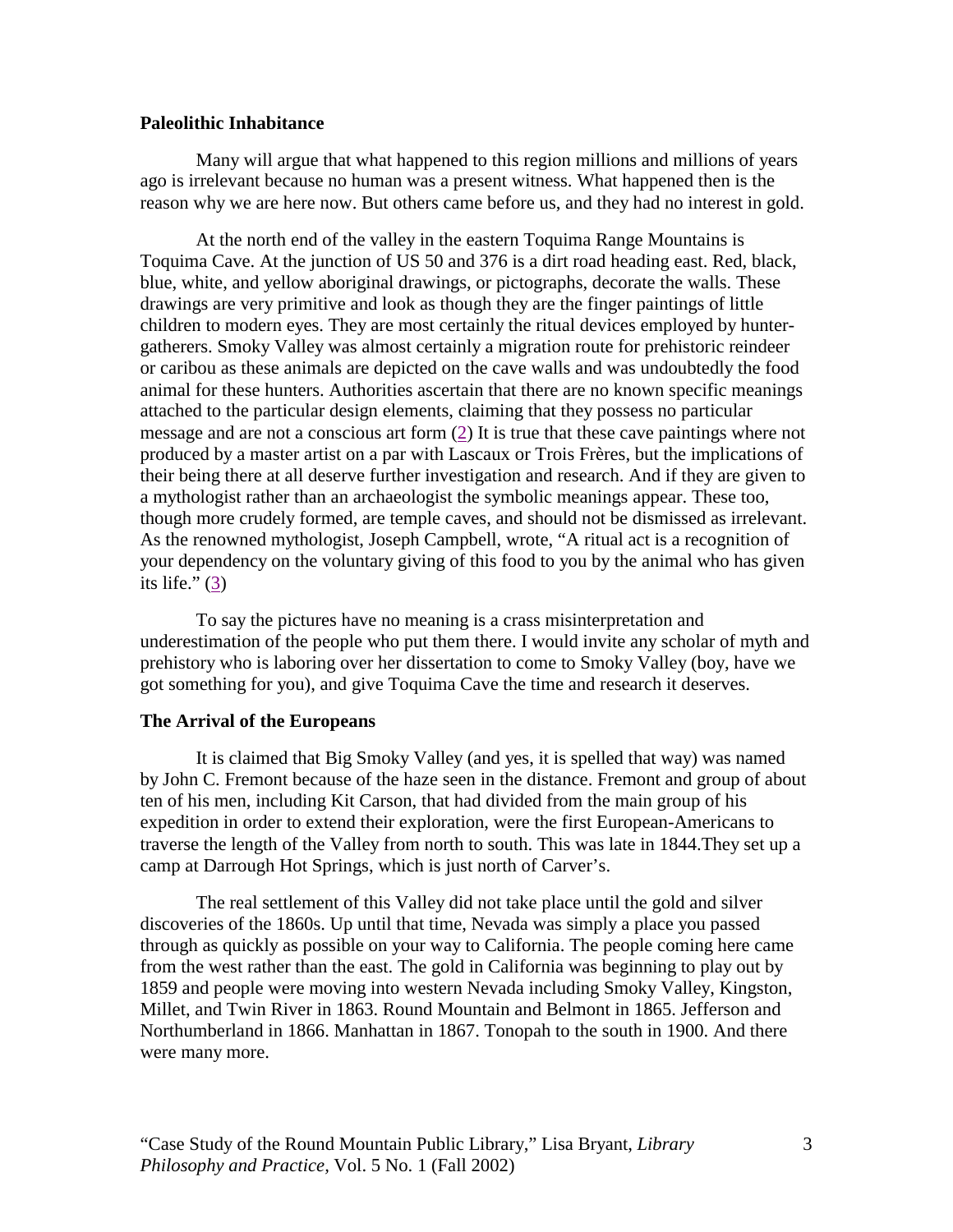Ranching began around the same time, 1863. By 1867 there were a dozen in the Valley. It was mining that brought in populations, however, not agriculture or ranching. The ranches were a support system for the mines. In the present the tables have turned, the mine is the support system for the town—no mine, no town. This constitutes a major threat to the community.

## **Tools**

The goal of any community profile is to determine whether or not an institution, in this case a rural library, is successfully achieving its goals within that community. The objective of the profile is to put together a detailed report of the attitudes, beliefs, and behavior patterns of the "average" community member, increased understanding of the community issues, and increased confidence in decision-making and strategic planning, as plans are based on actual, factual information. It will also provide the necessary information for the creation of new activities and the dissolution of existing activities that have ceased to be effective. Crucial to the success of the project is the tools designed to collect the data.

Difficulty in collecting data arose almost immediately when interviewing individuals was the object. People in this community work rotating shifts; they do not have time to spare, and when they do it is given to family and travel, not telephone surveys and students asking questions. Survey forms left at the circulation desk yielded four returns. Yes, I said four. All positive. Obviously surveys were not the route to take in this library. I turned to circulation it self and reviewed the library annual report, which was very helpful and informative. Then, I turned to demographic research mostly done over the Internet, to round out the profile and the summary analysis. Attending library board meetings and organizing community assessment meetings were also valuable tools in collecting data for this profile.

## **Round Mountain Public Library**

The Round Mountain Public Library is governed by an appointed board of five trustees, consisting of a chairperson, a vice-chair, a secretary, and two other members, who in turn answer to the Nye County Board of Commissioners (there are five).

I have found the library's policies to be very forward-looking and future-oriented with an eye to the Library Bill of Right and the Right to Read, and the Nevada Open Meeting Laws. The Library even retains its own attorney. Circulation has completed entering all data into the statewide Polaris system, but retains a card catalog as a backup. Nearly everything else is automated.

The library building itself was originally constructed in 1990 with approximately 5,000 square feet of space. Our new expansion will double the overall size to accommodate a director's office, computer rooms, a story corner and a "Friend's" room. This is a children's wing so it will house our children's collection of books.

The original Round Mountain Library was begun over thirty years ago when someone left a box of used books outside the sheriff's office in old Round Mountain. The library now houses nearly 40,000 volumes, this is self-evident success.

"Case Study of the Round Mountain Public Library," Lisa Bryant, *Library Philosophy and Practice,* Vol. 5 No. 1 (Fall 2002)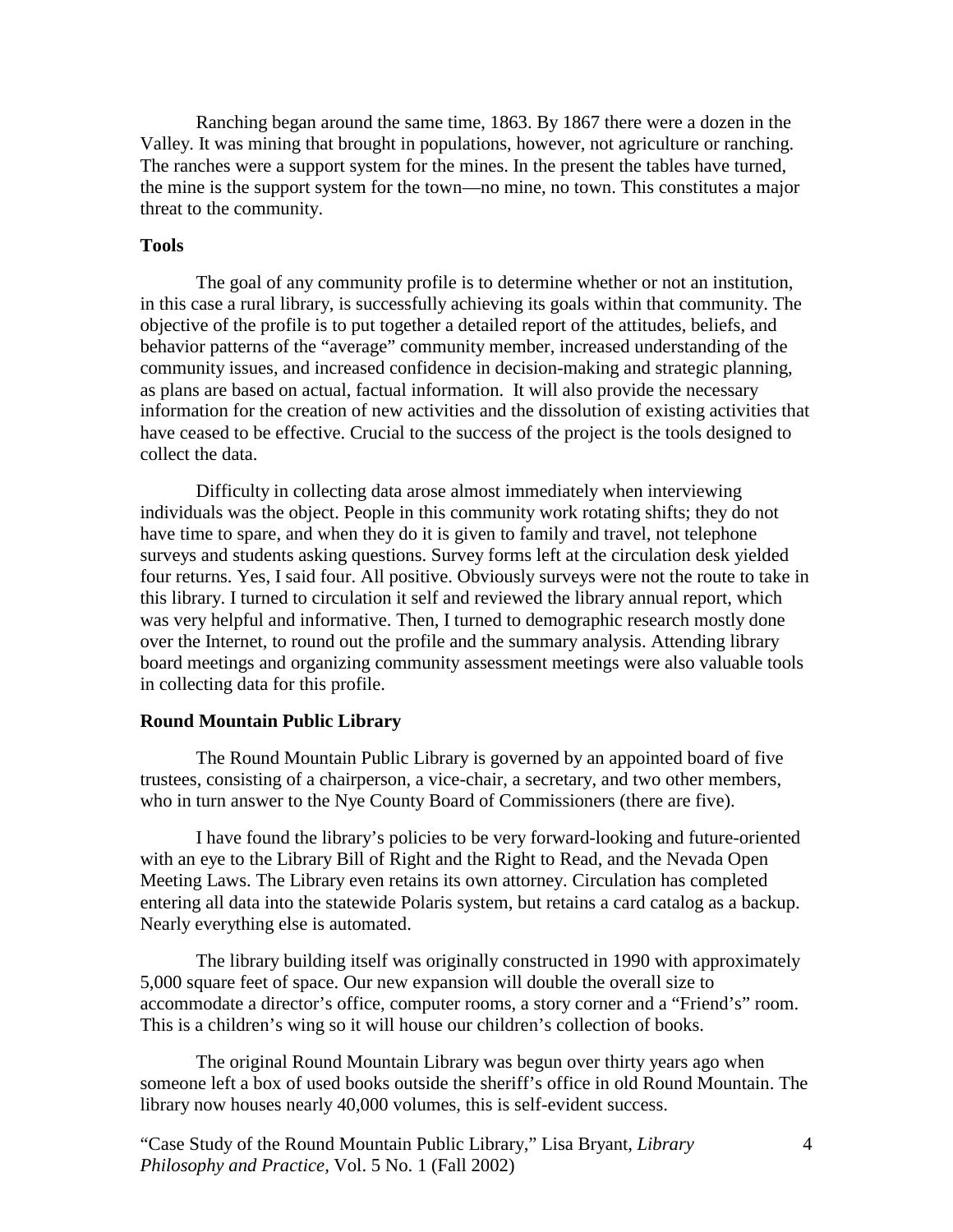Circulation Data for the Year 2000-2001

| Circulation                                                                                                                                | 32,638                                                         |
|--------------------------------------------------------------------------------------------------------------------------------------------|----------------------------------------------------------------|
| Average per month<br>Patron visits<br>Average per month<br>Meeting Room usage<br>Average per month<br>Number of materials<br>Annual budget | 2,720<br>51,341<br>4,278<br>256<br>21<br>35,807<br>\$90,488.00 |
| Number of staff<br>Usage by Material Types                                                                                                 | 5                                                              |
| Fiction                                                                                                                                    | 1,713                                                          |
| <b>Fiction PB</b>                                                                                                                          | 696                                                            |
| Non-fiction<br>J fiction                                                                                                                   | 1,511<br>1,546                                                 |
| J fiction PB                                                                                                                               | 581                                                            |
| Easy<br>Easy PB                                                                                                                            | 4,529<br>731                                                   |
| Video Tapes                                                                                                                                | 2,651                                                          |
| Computer usage                                                                                                                             | 2,142                                                          |
| Materials lost                                                                                                                             | 59                                                             |

## **Demographic Research (4, 5, 6, 7)**

|                                                                                                                                                                                                                     | Number                                                                                                                                                        | Percent                        |
|---------------------------------------------------------------------------------------------------------------------------------------------------------------------------------------------------------------------|---------------------------------------------------------------------------------------------------------------------------------------------------------------|--------------------------------|
| Population<br>number of adult males<br>number of adult females<br>number of adults over 60                                                                                                                          | 1,825<br>982<br>843<br>106                                                                                                                                    | 100%<br>53.8%<br>46.2%<br>5.8% |
| number of children                                                                                                                                                                                                  | 655                                                                                                                                                           | 35.9%                          |
| people with disabilities (unknown)<br>school population with learning disabilities<br>geography; high desert<br>geographic location:<br>Nearest town with a population over 25,000                                  | 117W. 39N.<br>Fallon, NV, 190 miles away                                                                                                                      | 30%                            |
| prominent physical features<br>economy: largest employer<br>types of industry present<br>unemployment rate<br>communication facilities                                                                              | Two mountain Ranges over<br>12,000 ft.<br>Round Mountain Gold<br>Corporation<br>Mining and ranching<br>Low<br>Phone lines Microwave T1<br>High speed wireless | 90%                            |
| radio and TV<br>Newspapers<br>Schools<br>Colleges<br>Social Institutions<br>Number of churches (too many)<br>Predominant religion<br>Social organizations<br>Dominant political party<br>Organizations for children | None local, cable is available<br>Mine bimonthly<br>One Elementary and One Jr./Sr.<br>High<br>None<br>None<br>6<br>Mormon<br>None<br>Republican<br>Scouts     |                                |

"Case Study of the Round Mountain Public Library," Lisa Bryant, *Library Philosophy and Practice,* Vol. 5 No. 1 (Fall 2002)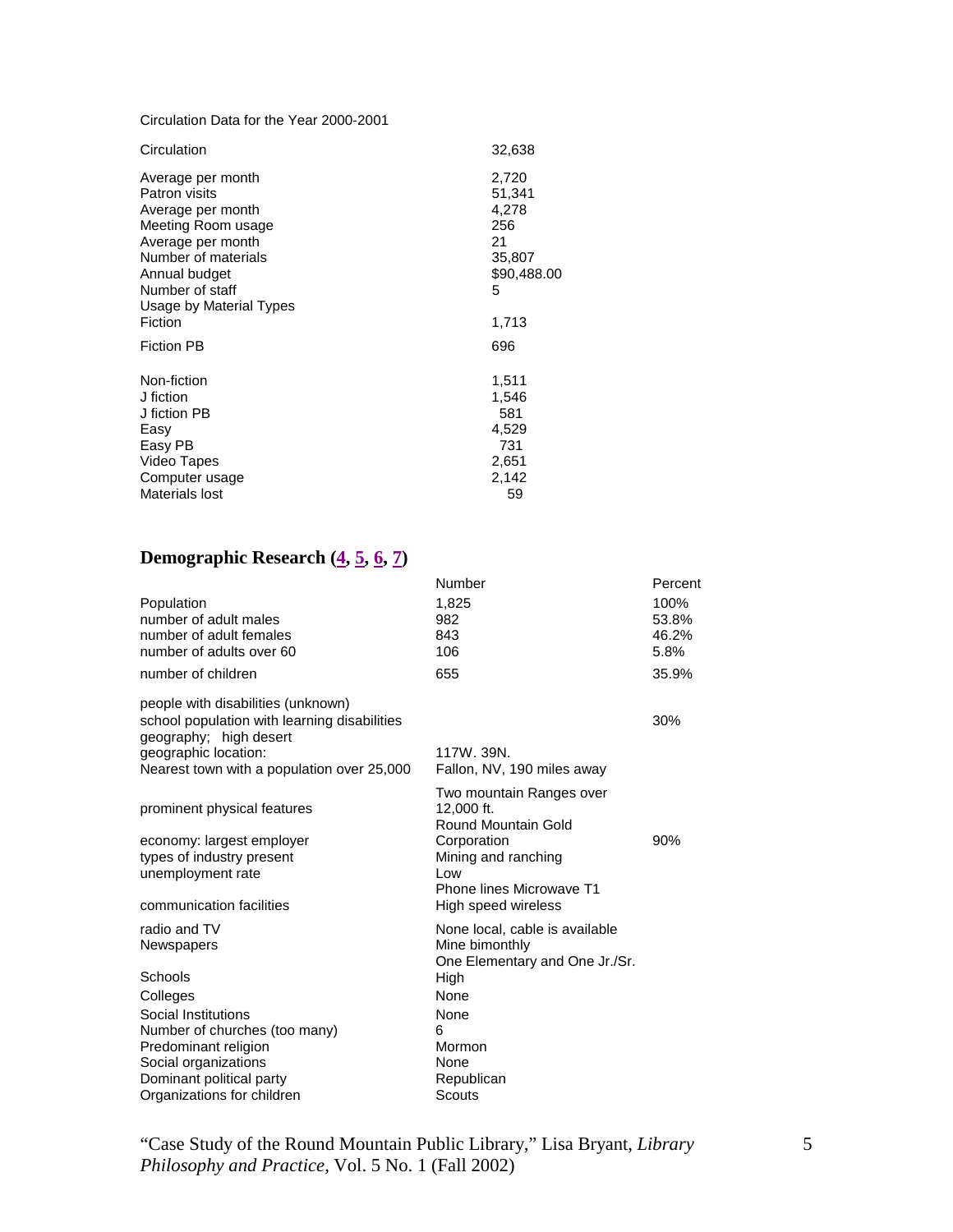## **Round Mountain Public Library's 5 Year Plan**

*GOAL #1 Growth in Services to the Smoky Valley Library District*

**Objective**: Maintain or exceed Minimum Public Library Standards for Nevada.

**Objective:** Continue to give quality services to library patrons.

**Objective:** Keep libraries current materials and services.

**Objective:** Improve computer references services.

**Objective**: Upgrade Internet services as it becomes available.

**Objective**: Increase community involvement.

*GOAL #2: Apply for Grant Monies to Enhance Library Programs*

**Objective**: Building expansion at Round Mountain Public Library.

a. Serve more students and customers

b. Quality of service will improve.

- c. More efficient staff
- d. A quiet and comfortable library atmosphere.

**Objective**: Network computers.

**Objective**: Repair and maintain library buildings.

a. Lower energy costs.

*GOAL #3: Support Friends of the Smoky Valley Libraries*

**Objective**: Increase numbers of children's programs and events. **Objective**: Bring in special speakers and programs (authors, historians) **Objective**: Junior Friends of Smoky Valley Libraries.

*GOAL #4 Be Aware of Customer and Community Needs*

**Objective**: Visit local organizations and faculty meetings. **Objective**: Circulate surveys to customers and school officials.

**Objective:** Advertise library services.

a. Include services information in book pocket

b. Special events on radio, fliers, and newsletters.

c. Install electronic marquee to post special events

d. Advertise at local sporting events.

*GOAL #5 Continuing Education*

**Objective**: Promote local college courses.

"Case Study of the Round Mountain Public Library," Lisa Bryant, *Library Philosophy and Practice,* Vol. 5 No. 1 (Fall 2002)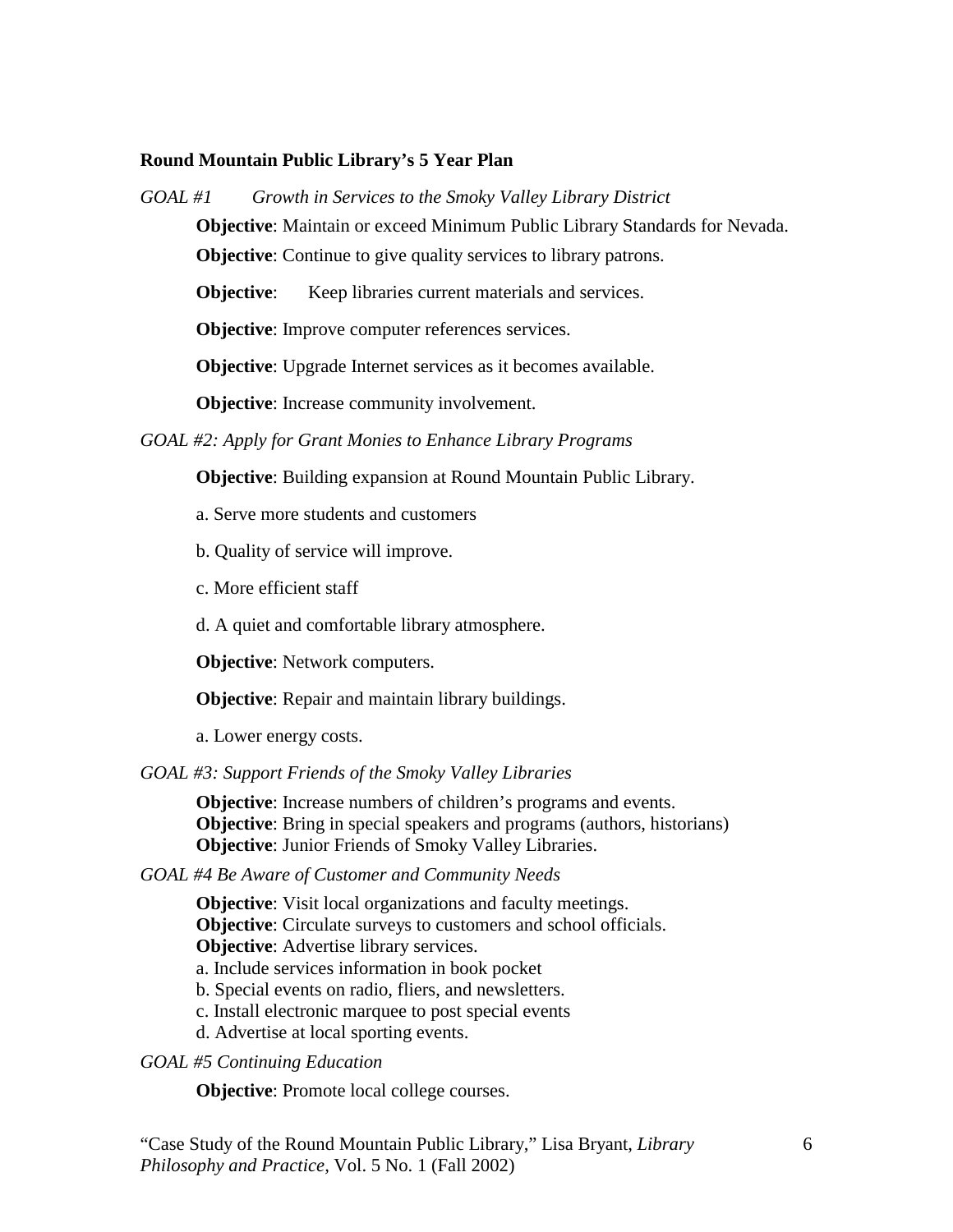**Objective**: Encourage staff members to enroll in library courses. **Objective:** Continue to support adult literacy programs. **Objective**: Make available a local GED testing center. **Objective**: support new programs instituted by the Nevada State Library.

## *GOAL #6 Encourage Employee Activities*

**Objective**: Encourage staff participation in special programs.

a. Seasonal events

b. Special children's events (PJ parties, etc.)

**Objective**: Mentoring throughout the library programs.

#### **Analysis: Needs Assessments**

 Good physical plant with expansion completed Have 2 MB connectivity via wireless to local ISP<br>Good staff

**Library Strengths Weaknesses** 

Staff not adequately trained on technology Budget is insufficient

Does not currently offer distance learning but should by next fall Good collection Also serves as the public school library

 Good reference collection Branch library PCs in good condition Online with state Polaris system Have EBSCO subscription service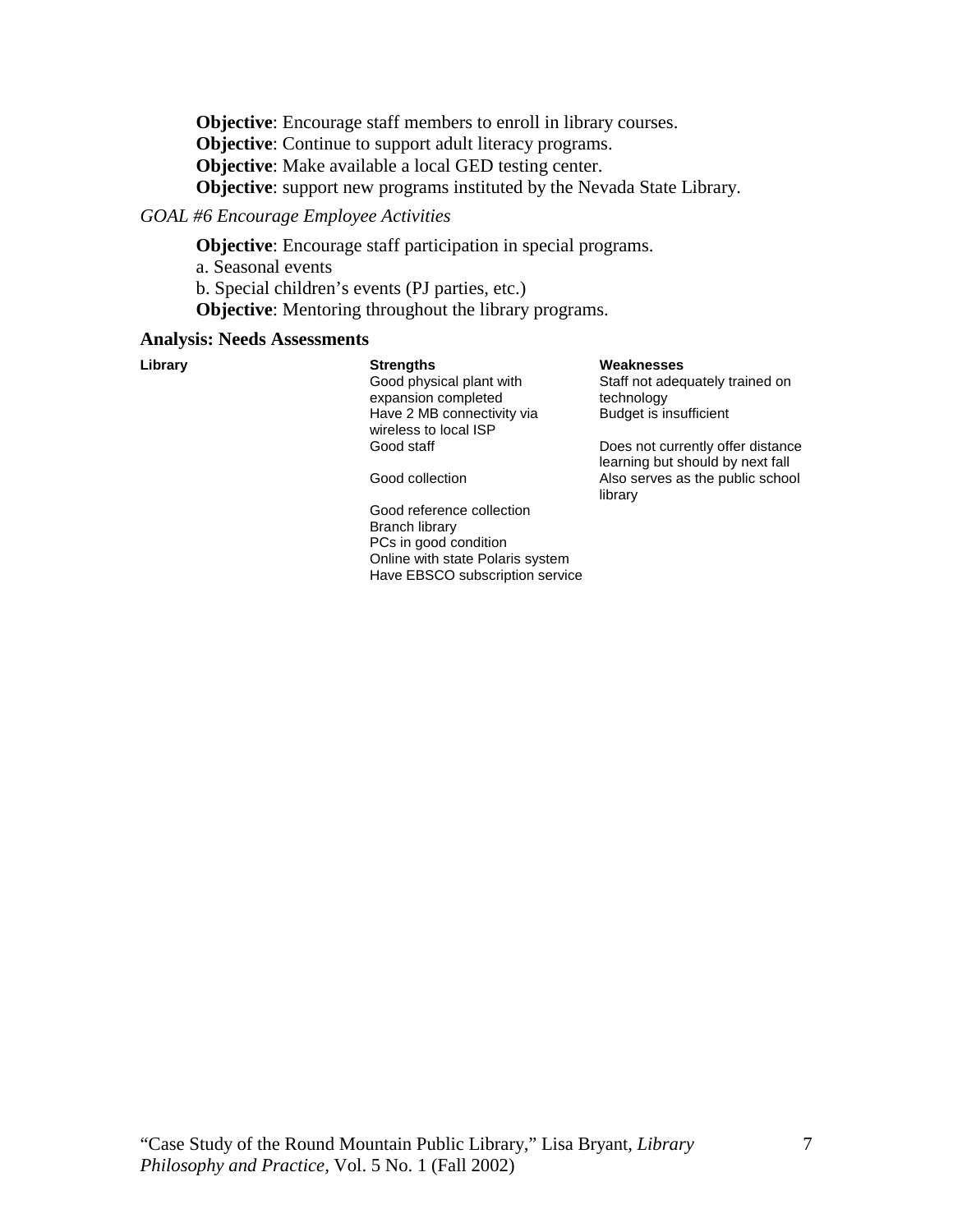| <b>Schools</b>                   | <b>Strengths</b><br>Have T-1 connectivity through<br><b>UCCSN</b> (unused)<br>Excellent principal<br>Strong parent involvement<br>New computer lab at elementary<br>school                                                                                                                                                                        |  | Weaknesses<br>No on-campus library<br>High turnover among teachers<br>Buildings too small<br>No Head Start program-limited<br>pre-school<br>No foreign language offered<br>Poor math and science program<br>Outdated technology<br>No technology support person<br>No video broadcast capability                                                 |
|----------------------------------|---------------------------------------------------------------------------------------------------------------------------------------------------------------------------------------------------------------------------------------------------------------------------------------------------------------------------------------------------|--|--------------------------------------------------------------------------------------------------------------------------------------------------------------------------------------------------------------------------------------------------------------------------------------------------------------------------------------------------|
| <b>Medical</b>                   | <b>Strengths</b><br>Physician available 4 days per<br>week<br>Clinic is in a reasonably well<br>maintained facility<br>There is the possibility of grant<br>funding for better equipment<br>Clinic can take emergencies<br>Have 'life flight' to Reno<br>Good ambulance support<br>Mine will cover ambulance when<br>other service is unavailable |  | Weaknesses<br>Physician only available 4 days<br>per week<br>Mine has many injuries<br>Not able to dispense prescriptions<br>locally, no pharmacy<br>No mental health professional<br>No family planning counseling<br>No RN backup for clinic<br>Very limited lab services<br>No radiology                                                      |
|                                  | <b>Strengths</b>                                                                                                                                                                                                                                                                                                                                  |  |                                                                                                                                                                                                                                                                                                                                                  |
| Other services available to this |                                                                                                                                                                                                                                                                                                                                                   |  | Weaknesses                                                                                                                                                                                                                                                                                                                                       |
| community                        | T-1 available through private<br>carrier<br>Fiber from Austin to Hadley<br>T-1 is available to school through<br><b>UCCSN</b><br>High per capita income<br>Good public/private facilities                                                                                                                                                         |  | Limited technology expertise<br>No global community<br>understanding of how technology<br>should be structured or used<br>No banking facility<br>No senior services<br>No social support services<br>No women's or youth services<br>Poor infrastructure - sidewalks,<br>etc.<br>Limited radio and television<br>reception<br>No local newspaper |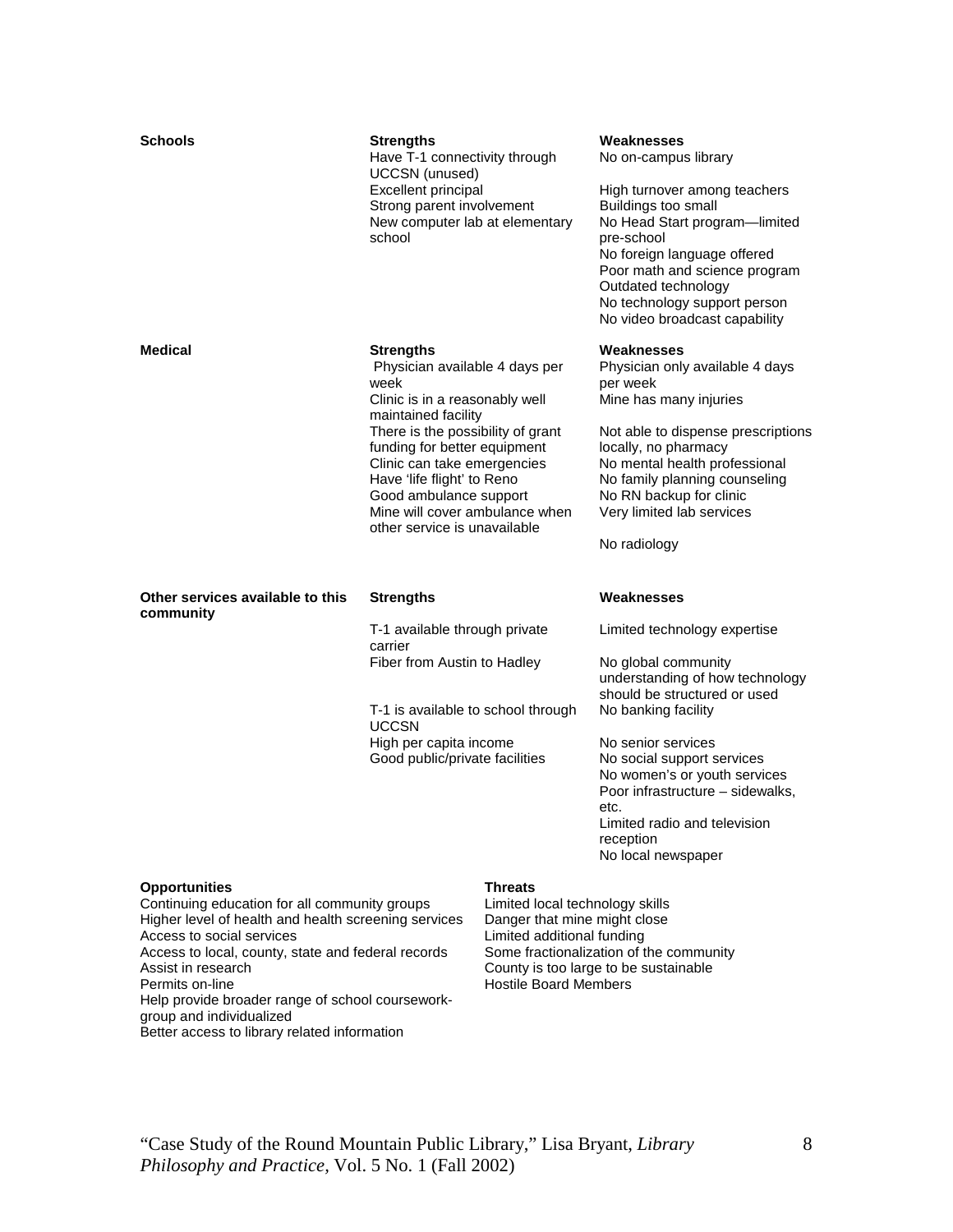## **Conclusion**

In concluding, I would like to present some personal notes about the community targeted for this profile, and then some suggestions to help establish where to go from here. First, one of the most pronounced problems in this community is lack of communication (no local newspaper, etc.) and fractionalization: in trying to put this study together I was really hard pressed to get the information I needed. When I could corner someone to ask them questions and opinions they had the attitude of not really being interested because they consider this community a mining camp that is only temporary. They expect to move on at anytime even though they may have already lived here for ten years or more. This attitude changed somewhat five years ago when the mine sold the residents the lots of land they lived on. Ownership can sometimes make a difference. In addition to this "mining camp" mentality, there is also the tired old script the local troublemakers read from again and again. Without going into too many weary details they oppose expansion and progress on certain levels and do their best to generally disrupt operations. This particular group cost the community nearly \$200,000 and four years, and effectively divided the community. There is no way to make that sound like an achievement.

A second major problem for this rural community is the large size of the county in which it is located. Nye County is huge, over 18,000 square miles. Our valley alone is larger than the state of Rhode Island. The large and rapidly growing cities, like Parump to the south of us, bleed the county dry, so little funding is left for the outlying communities. Things like school district funding are simply not available because the county is too large to be sustainable.

The chain of authority for our rural library goes to a Board of Trustees who in turn answer to the County Commissioner (Nye County has five commissioners because the county is so large.) The local County Commissioner is seldom if ever at the library board meeting so is generally uninformed about what is going on there. This nearly led to disaster at one point in the past. Things are simply spread too thin.

To its credit, and the credit of the staff, the Round Mountain Public Library is probably the finest public facility in the town of Round Mountain, and one of the finest rural libraries in the country. Evaluating the results of the community profile clearly suggests that the library has met its goals above the minimum standard for the state library requirements and in meeting the communities' needs. And for that very reason is in the best position to assist the rest of the community in progressing to a higher level of services and facilities.

## **Recommendations for Round Mountain, Nevada**

I would like to recommend to Round Mountain to develop a detailed vision of what they would like this community to be like ten years from now. And to help them do that I would like to suggest the following:

• Establish a community-based technology-planning group.